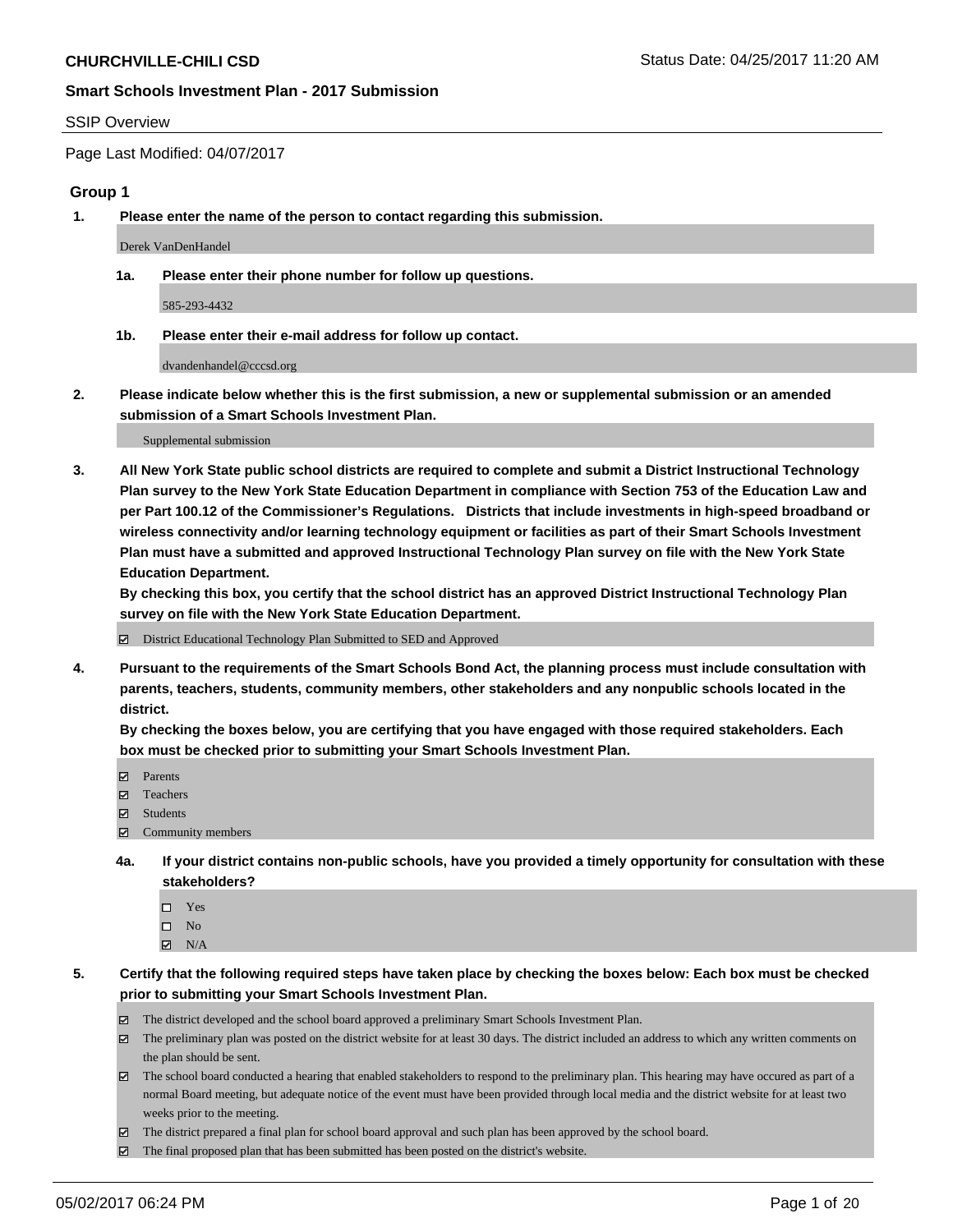### SSIP Overview

Page Last Modified: 04/07/2017

**5a. Please upload the proposed Smart Schools Investment Plan (SSIP) that was posted on the district's website, along with any supporting materials. Note that this should be different than your recently submitted Educational Technology Survey. The Final SSIP, as approved by the School Board, should also be posted on the website and remain there during the course of the projects contained therein.**

SSIP BOE Presentation 12\_13\_2016.pdf Final SSIP BOE Presentation 10-13-15 Public.pdf

**5b. Enter the webpage address where the final Smart Schools Investment Plan is posted. The Plan should remain posted for the life of the included projects.**

http://www.cccsd.org/district.cfm?subpage=21130

**6. Please enter an estimate of the total number of students and staff that will benefit from this Smart Schools Investment Plan based on the cumulative projects submitted to date.**

4,255

**7. An LEA/School District may partner with one or more other LEA/School Districts to form a consortium to pool Smart Schools Bond Act funds for a project that meets all other Smart School Bond Act requirements. Each school district participating in the consortium will need to file an approved Smart Schools Investment Plan for the project and submit a signed Memorandum of Understanding that sets forth the details of the consortium including the roles of each respective district.**

 $\Box$  The district plans to participate in a consortium to partner with other school district(s) to implement a Smart Schools project.

**8. Please enter the name and 6-digit SED Code for each LEA/School District participating in the Consortium.**

| <b>Partner LEA/District</b> | ISED BEDS Code |
|-----------------------------|----------------|
| (No Response)               | (No Response)  |

**9. Please upload a signed Memorandum of Understanding with all of the participating Consortium partners.**

(No Response)

**10. Your district's Smart Schools Bond Act Allocation is:**

\$3,099,982

**11. Enter the budget sub-allocations by category that you are submitting for approval at this time. If you are not budgeting SSBA funds for a category, please enter 0 (zero.) If the value entered is \$0, you will not be required to complete that survey question.**

|                                       | Sub-        |
|---------------------------------------|-------------|
|                                       | Allocations |
| <b>School Connectivity</b>            | l 0         |
| Connectivity Projects for Communities | l 0         |
| <b>Classroom Technology</b>           | 580,412     |
| Pre-Kindergarten Classrooms           | l O         |
| Replace Transportable Classrooms      |             |
| High-Tech Security Features           | l 0         |
| Totals:                               | 580,412     |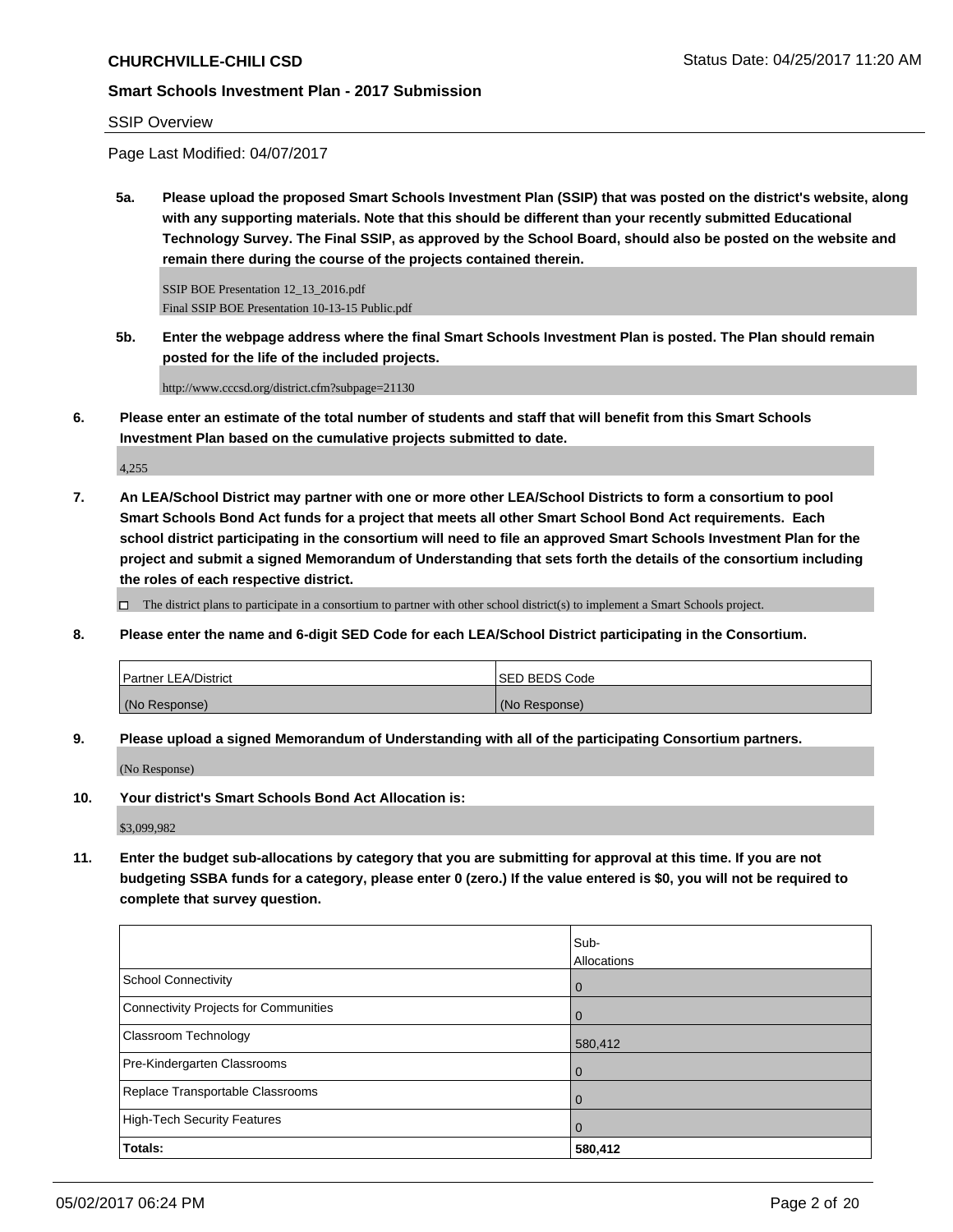#### School Connectivity

Page Last Modified: 03/08/2017

## **Group 1**

- **1. In order for students and faculty to receive the maximum benefit from the technology made available under the Smart Schools Bond Act, their school buildings must possess sufficient connectivity infrastructure to ensure that devices can be used during the school day. Smart Schools Investment Plans must demonstrate that:**
	- **sufficient infrastructure that meets the Federal Communications Commission's 100 Mbps per 1,000 students standard currently exists in the buildings where new devices will be deployed, or**
	- **is a planned use of a portion of Smart Schools Bond Act funds, or**
	- **is under development through another funding source.**

**Smart Schools Bond Act funds used for technology infrastructure or classroom technology investments must increase the number of school buildings that meet or exceed the minimum speed standard of 100 Mbps per 1,000 students and staff within 12 months. This standard may be met on either a contracted 24/7 firm service or a "burstable" capability. If the standard is met under the burstable criteria, it must be:**

**1. Specifically codified in a service contract with a provider, and**

**2. Guaranteed to be available to all students and devices as needed, particularly during periods of high demand, such as computer-based testing (CBT) periods.**

**Please describe how your district already meets or is planning to meet this standard within 12 months of plan submission.**

(No Response)

- **1a. If a district believes that it will be impossible to meet this standard within 12 months, it may apply for a waiver of this requirement, as described on the Smart Schools website. The waiver must be filed and approved by SED prior to submitting this survey.**
	- By checking this box, you are certifying that the school district has an approved waiver of this requirement on file with the New York State Education Department.

#### **2. Connectivity Speed Calculator (Required)**

|                         | l Number of<br><b>Students</b> | Multiply by<br>100 Kbps | Divide by 1000   Current Speed<br>to Convert to<br>Required<br>l Speed in Mb | in Mb            | Expected<br>Speed to be<br>Attained Within Required<br>12 Months | <b>Expected Date</b><br>When<br>Speed Will be<br><b>Met</b> |
|-------------------------|--------------------------------|-------------------------|------------------------------------------------------------------------------|------------------|------------------------------------------------------------------|-------------------------------------------------------------|
| <b>Calculated Speed</b> | (No<br>Response)               | (No Response)           | (No<br>Response)                                                             | (No<br>Response) | (No<br>Response)                                                 | l (No<br>Response)                                          |

## **3. Describe how you intend to use Smart Schools Bond Act funds for high-speed broadband and/or wireless connectivity projects in school buildings.**

(No Response)

**4. Describe the linkage between the district's District Instructional Technology Plan and the proposed projects. (There should be a link between your response to this question and your response to Question 1 in Part E. Curriculum and Instruction "What are the district's plans to use digital connectivity and technology to improve teaching and learning?)**

(No Response)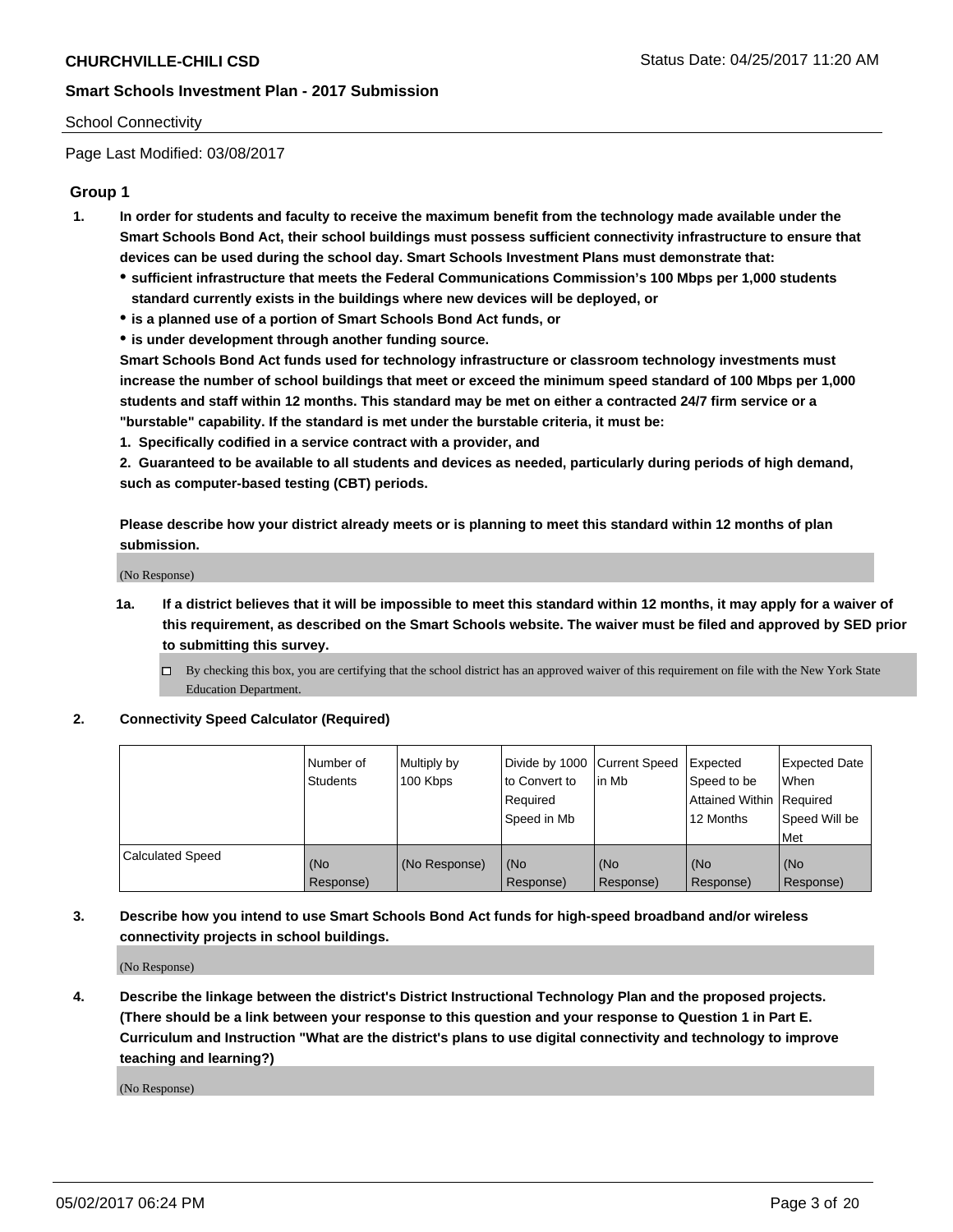#### School Connectivity

Page Last Modified: 03/08/2017

**5. If the district wishes to have students and staff access the Internet from wireless devices within the school building, or in close proximity to it, it must first ensure that it has a robust Wi-Fi network in place that has sufficient bandwidth to meet user demand.**

**Please describe how you have quantified this demand and how you plan to meet this demand.**

(No Response)

**6. As indicated on Page 5 of the guidance, the Office of Facilities Planning will have to conduct a preliminary review of all capital projects, including connectivity projects.**

**Please indicate on a separate row each project number given to you by the Office of Facilities Planning.**

| Project Number |  |
|----------------|--|
|                |  |
| (No Response)  |  |

**7. Certain high-tech security and connectivity infrastructure projects may be eligible for an expedited review process as determined by the Office of Facilities Planning.**

**Was your project deemed eligible for streamlined review?**

(No Response)

**8. Include the name and license number of the architect or engineer of record.**

| <b>Name</b>   | License Number |
|---------------|----------------|
| (No Response) | (No Response)  |

**9. If you are submitting an allocation for School Connectivity complete this table.**

**Note that the calculated Total at the bottom of the table must equal the Total allocation for this category that you entered in the SSIP Overview overall budget.** 

|                                            | Sub-              |
|--------------------------------------------|-------------------|
|                                            | <b>Allocation</b> |
| Network/Access Costs                       | (No Response)     |
| <b>Outside Plant Costs</b>                 | (No Response)     |
| School Internal Connections and Components | (No Response)     |
| <b>Professional Services</b>               | (No Response)     |
| Testing                                    | (No Response)     |
| <b>Other Upfront Costs</b>                 | (No Response)     |
| <b>Other Costs</b>                         | (No Response)     |
| Totals:                                    | 0                 |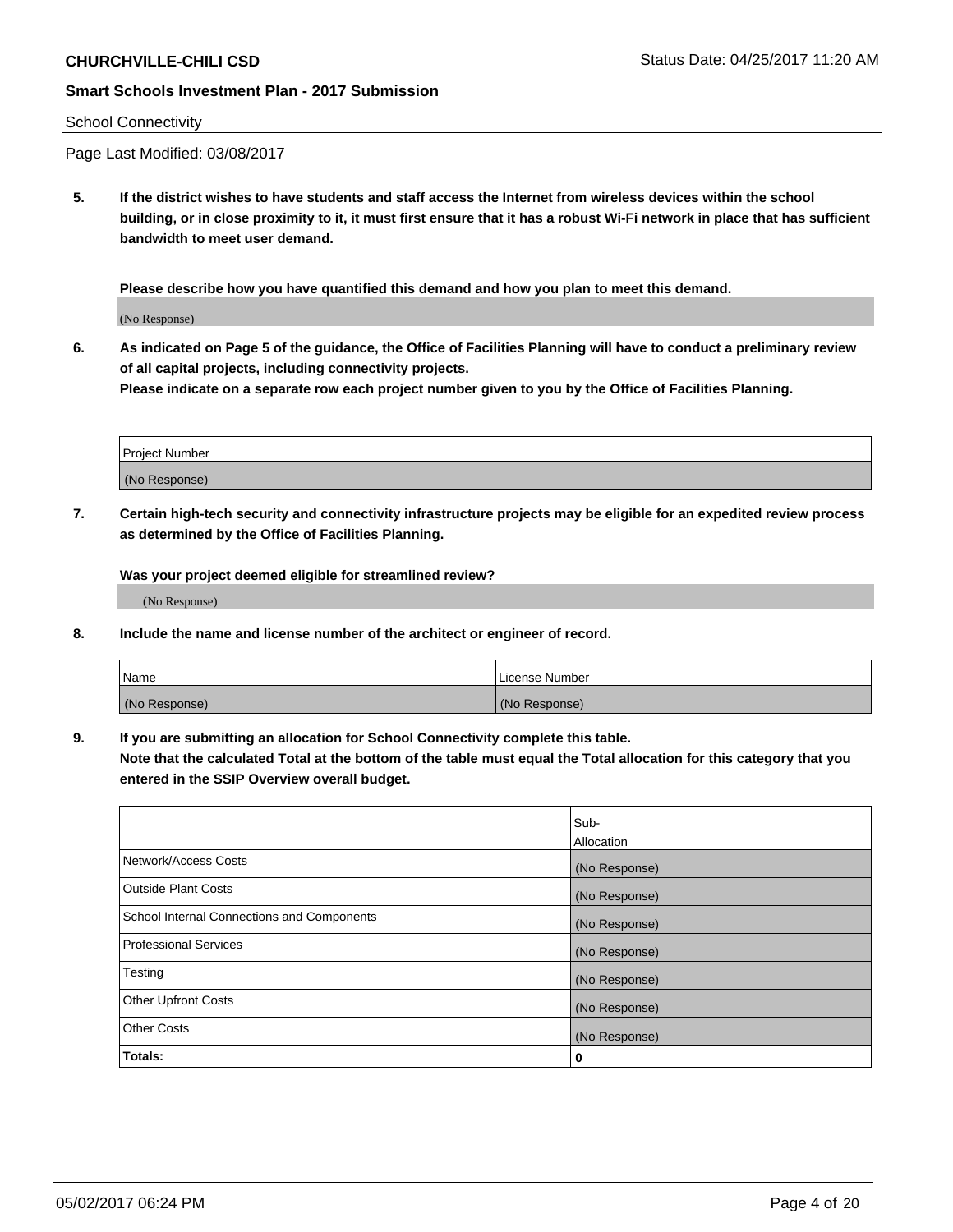## School Connectivity

Page Last Modified: 03/08/2017

**10. Please detail the type, quantity, per unit cost and total cost of the eligible items under each sub-category. This is especially important for any expenditures listed under the "Other" category. All expenditures must be eligible for tax-exempt financing to be reimbursed through the SSBA. Sufficient detail must be provided so that we can verify this is the case. If you have any questions, please contact us directly through smartschools@nysed.gov. NOTE: Wireless Access Points should be included in this category, not under Classroom Educational Technology, except those that will be loaned/purchased for nonpublic schools.**

| Select the allowable expenditure | Item to be purchased | Quantity      | Cost per Item | Total Cost    |
|----------------------------------|----------------------|---------------|---------------|---------------|
| type.                            |                      |               |               |               |
| Repeat to add another item under |                      |               |               |               |
| each type.                       |                      |               |               |               |
| (No Response)                    | (No Response)        | (No Response) | (No Response) | (No Response) |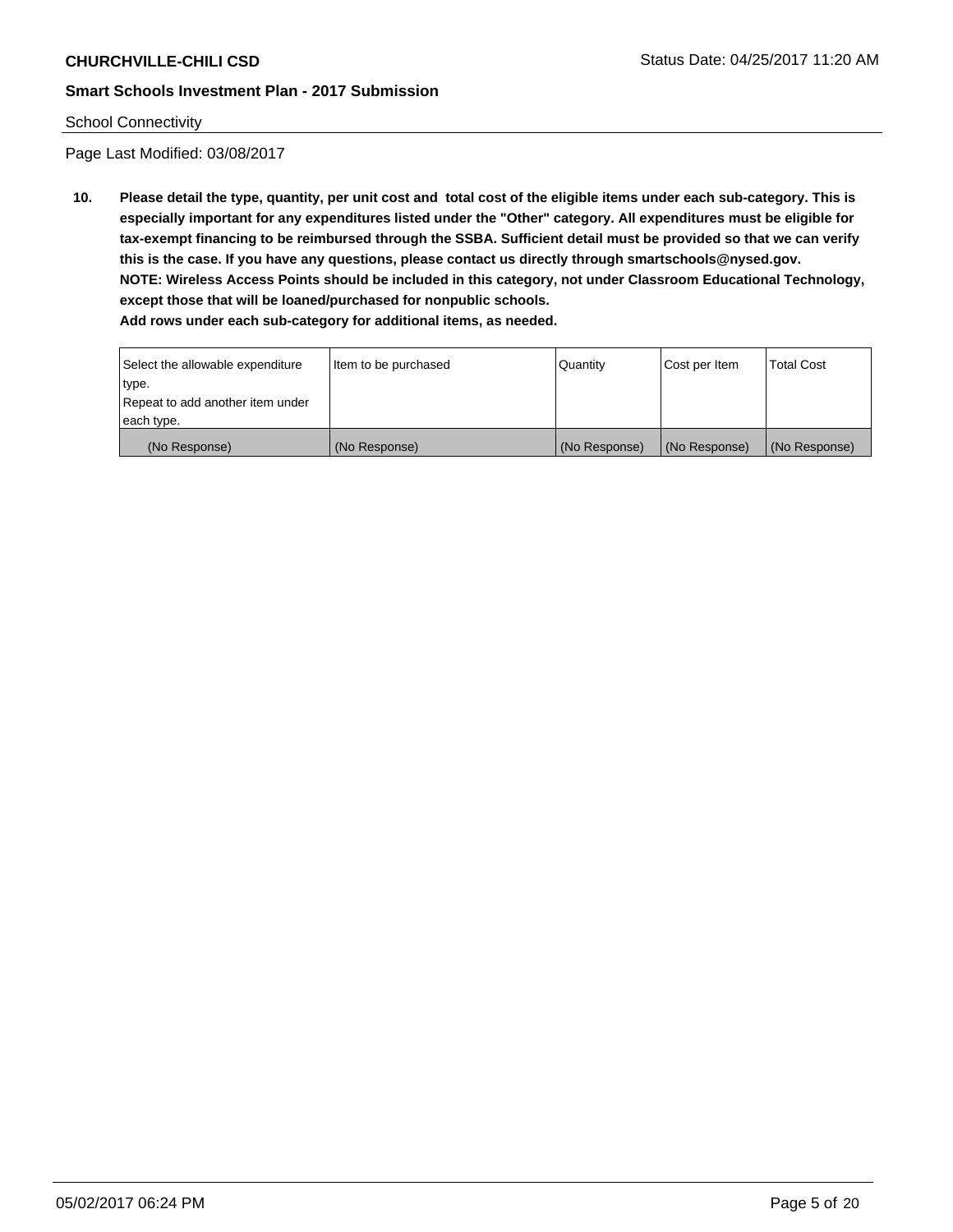Community Connectivity (Broadband and Wireless)

Page Last Modified: 03/08/2017

## **Group 1**

**1. Describe how you intend to use Smart Schools Bond Act funds for high-speed broadband and/or wireless connectivity projects in the community.**

(No Response)

**2. Please describe how the proposed project(s) will promote student achievement and increase student and/or staff access to the Internet in a manner that enhances student learning and/or instruction outside of the school day and/or school building.**

(No Response)

**3. Community connectivity projects must comply with all the necessary local building codes and regulations (building and related permits are not required prior to plan submission).**

 $\Box$  I certify that we will comply with all the necessary local building codes and regulations.

**4. Please describe the physical location of the proposed investment.**

(No Response)

**5. Please provide the initial list of partners participating in the Community Connectivity Broadband Project, along with their Federal Tax Identification (Employer Identification) number.**

| <b>Project Partners</b> | Federal ID#     |
|-------------------------|-----------------|
| (No Response)           | l (No Response) |

**6. If you are submitting an allocation for Community Connectivity, complete this table. Note that the calculated Total at the bottom of the table must equal the Total allocation for this category that you entered in the SSIP Overview overall budget.**

|                                    | Sub-Allocation |
|------------------------------------|----------------|
| Network/Access Costs               | (No Response)  |
| Outside Plant Costs                | (No Response)  |
| <b>Tower Costs</b>                 | (No Response)  |
| <b>Customer Premises Equipment</b> | (No Response)  |
| <b>Professional Services</b>       | (No Response)  |
| Testing                            | (No Response)  |
| <b>Other Upfront Costs</b>         | (No Response)  |
| <b>Other Costs</b>                 | (No Response)  |
| Totals:                            | 0              |

**7. Please detail the type, quantity, per unit cost and total cost of the eligible items under each sub-category. This is especially important for any expenditures listed under the "Other" category. All expenditures must be capital-bond eligible to be reimbursed through the SSBA. If you have any questions, please contact us directly through smartschools@nysed.gov.**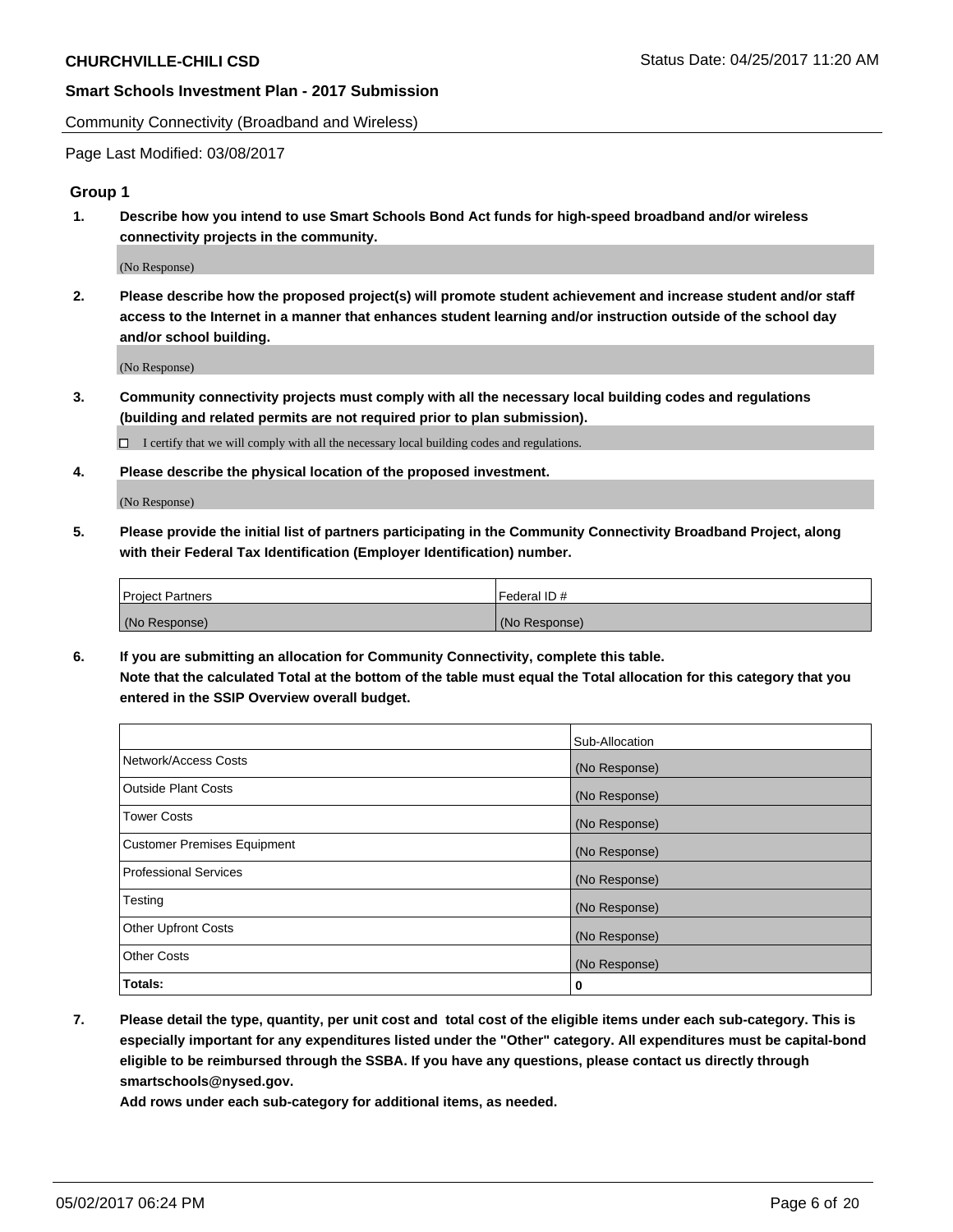Community Connectivity (Broadband and Wireless)

| Select the allowable expenditure<br>type. | Item to be purchased | Quantity      | Cost per Item | <b>Total Cost</b> |
|-------------------------------------------|----------------------|---------------|---------------|-------------------|
| Repeat to add another item under          |                      |               |               |                   |
| each type.                                |                      |               |               |                   |
| (No Response)                             | (No Response)        | (No Response) | (No Response) | (No Response)     |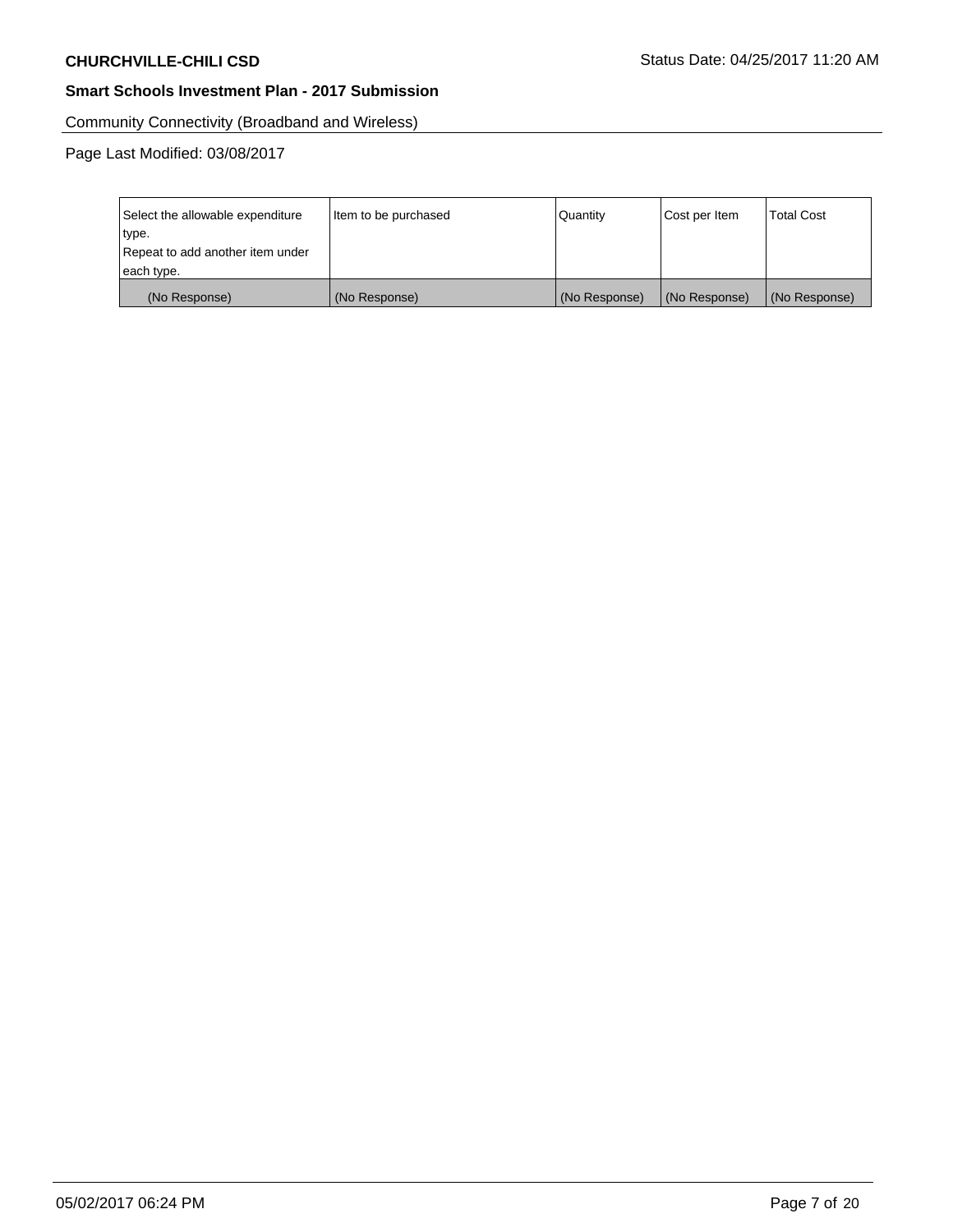### Classroom Learning Technology

Page Last Modified: 04/07/2017

## **Questions**

**1. In order for students and faculty to receive the maximum benefit from the technology made available under the Smart Schools Bond Act, their school buildings must possess sufficient connectivity infrastructure to ensure that devices can be used during the school day. Smart Schools Investment Plans must demonstrate that sufficient infrastructure that meets the Federal Communications Commission's 100 Mbps per 1,000 students standard currently exists in the buildings where new devices will be deployed, or is a planned use of a portion of Smart Schools Bond Act funds, or is under development through another funding source.**

**Smart Schools Bond Act funds used for technology infrastructure or classroom technology investments must increase the number of school buildings that meet or exceed the minimum speed standard of 100 Mbps per 1,000 students and staff within 12 months. This standard may be met on either a contracted 24/7 firm service or a "burstable" capability. If the standard is met under the burstable criteria, it must be:**

- **1. Specifically codified in a service contract with a provider, and**
- **2. Guaranteed to be available to all students and devices as needed, particularly during periods of high demand, such as computer-based testing (CBT) periods.**

**Please describe how your district already meets or is planning to meet this standard within 12 months of plan submission.**

Recent infrastructure upgrades provide internal bandwidth and reliable wireless access for all 4000 planned instructional devices K-12. The district also maintains a 500mb Internet connection. The bandwidth use on this connection is continuously monitored and will be expanded as necessary to meet educational use needs.

- **1a. If a district believes that it will be impossible to meet this standard within 12 months, it may apply for a waiver of this requirement, as described on the Smart Schools website. The waiver must be filed and approved by SED prior to submitting this survey.**
	- $\Box$  By checking this box, you are certifying that the school district has an approved waiver of this requirement on file with the New York State Education Department.

**2. Connectivity Speed Calculator (Required)**

|                  | Number of       | Multiply by | Divide by 1000 Current Speed |        | Expected                   | Expected Date |
|------------------|-----------------|-------------|------------------------------|--------|----------------------------|---------------|
|                  | <b>Students</b> | 100 Kbps    | to Convert to                | lin Mb | Speed to be                | <b>When</b>   |
|                  |                 |             | Required                     |        | Attained Within   Required |               |
|                  |                 |             | Speed in Mb                  |        | 12 Months                  | Speed Will be |
|                  |                 |             |                              |        |                            | Met           |
| Calculated Speed | 3.850           | 385,000     | 385                          | 500    | 500                        | Now           |

**3. If the district wishes to have students and staff access the Internet from wireless devices within the school building, or in close proximity to it, it must first ensure that it has a robust Wi-Fi network in place that has sufficient bandwidth to meet user demand.**

**Please describe how you have quantified this demand and how you plan to meet this demand.**

The district has installed an 802.11ac wireless access point in each of its education spaces. Thus the district is capable of supporting maximum wireless connection density as supported by the latest available wireless protocol. The district supports BYOD connectivity.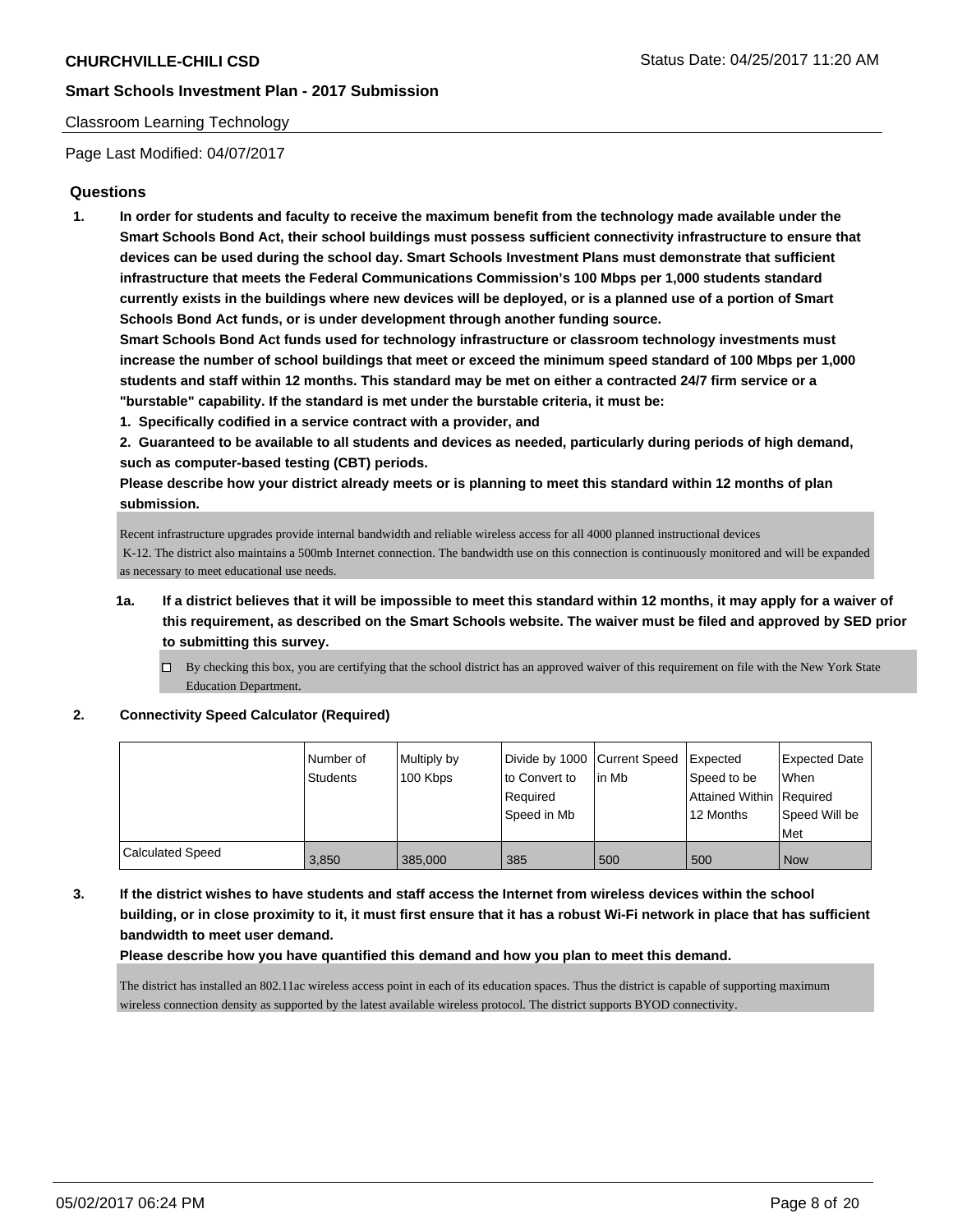#### Classroom Learning Technology

Page Last Modified: 04/07/2017

**4. All New York State public school districts are required to complete and submit an Instructional Technology Plan survey to the New York State Education Department in compliance with Section 753 of the Education Law and per Part 100.12 of the Commissioner's Regulations.**

**Districts that include educational technology purchases as part of their Smart Schools Investment Plan must have a submitted and approved Instructional Technology Plan survey on file with the New York State Education Department.**

- By checking this box, you are certifying that the school district has an approved Instructional Technology Plan survey on file with the New York State Education Department.
- **5. Describe the devices you intend to purchase and their compatibility with existing or planned platforms or systems. Specifically address the adequacy of each facility's electrical, HVAC and other infrastructure necessary to install and support the operation of the planned technology.**

Recent implementation of laptop carts in classrooms provide Smart Charging Technology: Load-sensing technology directs charging power when and where it's needed most, so each notebook is charged as quickly as possible. In addition, the cart phases the power of the notebook outlets up over six banks (30 unit carts), preventing breaker from tripping on start up of charging. All notebook outlets are powered up in groups of five after the turn-on delay and will remain powered up until an over-temperature fault, circuit breaker trip, AC cord removal, charging or managing the next bank, auxiliary outlet is used or site power is removed.

The implementation of 1:1 Chromebooks for grades 7-8 will complete our 1:1 inititive grades 3-8 and will provide students with 1:1 technology for a variety of learning experiences: whole group, small group or independent. The Chromebook implementation will support and build upon the district wide

 use of Google Apps for Education which can be used across multiple curricular areas including math, ELA, science, LOTE, social studies and the Arts.

 This implementation of Interactive Flat Panels in K-4 classrooms will provide students with an opportunity to learn with a teacher model, in collaborative group centers, and monitor their own performance through various software assessment tools. This technology works with our current use of SMART Notebook, which our teachers embrace and have professional development and instructional experience utilizing on a daily basis.

Previous infrstructure upgrades have aligned with the district 1:1 adoption of devices and supports high speed wireless access in all instructional spaces.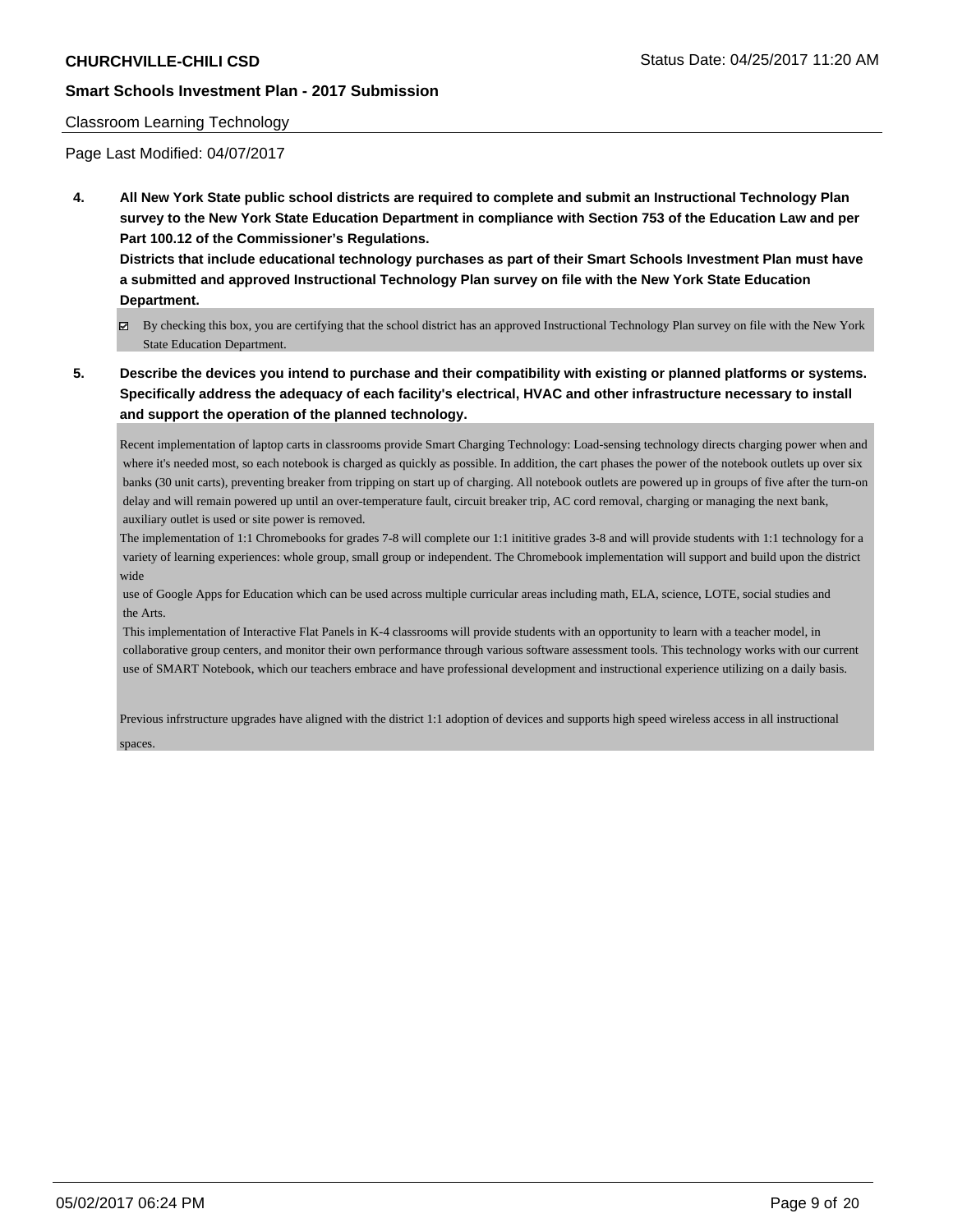#### Classroom Learning Technology

Page Last Modified: 04/07/2017

- **6. Describe how the proposed technology purchases will:**
	- **> enhance differentiated instruction;**
	- **> expand student learning inside and outside the classroom;**
	- **> benefit students with disabilities and English language learners; and**
	- **> contribute to the reduction of other learning gaps that have been identified within the district.**

**The expectation is that districts will place a priority on addressing the needs of students who struggle to succeed in a rigorous curriculum. Responses in this section should specifically address this concern and align with the district's Instructional Technology Plan (in particular Question 2 of E. Curriculum and Instruction: "Does the district's instructional technology plan address the needs of students with disabilities to ensure equitable access to instruction, materials and assessments?" and Question 3 of the same section: "Does the district's instructional technology plan address the provision of assistive technology specifically for students with disabilities to ensure access to and participation in the general curriculum?"**

The technology plan ensures all students, K-12, have equal access to the same devices and instructional systems at every grade level, regardless if it is a blended classroom or a self-contained classroom. In addition, the technology plan ensures an adequate number of devices and resources are available to accommodate specific students with disabilities and ELL students with individual needs as addressed through individual IEP plans or 504 plans. The district continues to align and adapt new digital resources and a learning management system that supports high quality, differentiated instruction and allows for personalized learning opportunities for all students both in and out of the classroom.

 Students utilize Google Classroom and the G Suite apps on a daily basis to access content and to collaborate with teachers and peers. They also have access to numerous web-based resources, such as WeVideo, to promote the creation of student work. Teachers are able to easily assess student understanding through multiple assessment platforms, such as Pear Deck and Google Forms.

Built-in assistive technology, like read-aloud tools, meaning of text through explanation and pictures, translation, speech to text, word prediction, online thesaurus, etc. allows for further differentiation. The purchase of Chromebooks for students in grades 3-12 will expand access to these resources and assistive technologies.

Professional development for all teachers, including teachers of ELL's and Students with Disabilities, occurs on a regular basis. The use of an instructional technology coach provides direct support in co-planning and co-teaching when providing more specific, timely instruction to students in intervention settings, supported environments ,and general instruction

**7. Where appropriate, describe how the proposed technology purchases will enhance ongoing communication with parents and other stakeholders and help the district facilitate technology-based regional partnerships, including distance learning and other efforts.**

Increasingly, technology is helping us execute collaborative teaching strategies combined with professional learning to better connect our educators, students and parents. Additionally, technology will help students to meet college and career readiness goals and develop their twenty first century skills.

Learning management systems (Moodle and Google Classroom) are utilized across grade levels on a regular basis to provide students with experience in blended/online learning, the opportunity to obtain and submit work online, and provides opportunities for collaborative learning (through the use of

Google Apps for Education).

Parent/Student Portal gives parents and students access to monitor individual progress and enhances students ability to be responsible for their own learning as they have the ability to monitor their progress and set goals for themselves.

The school district is now offering several online courses. Additionally, work and tools have been started with various flipped classroom models, providing instructional material in alternate ways and when students miss a given class.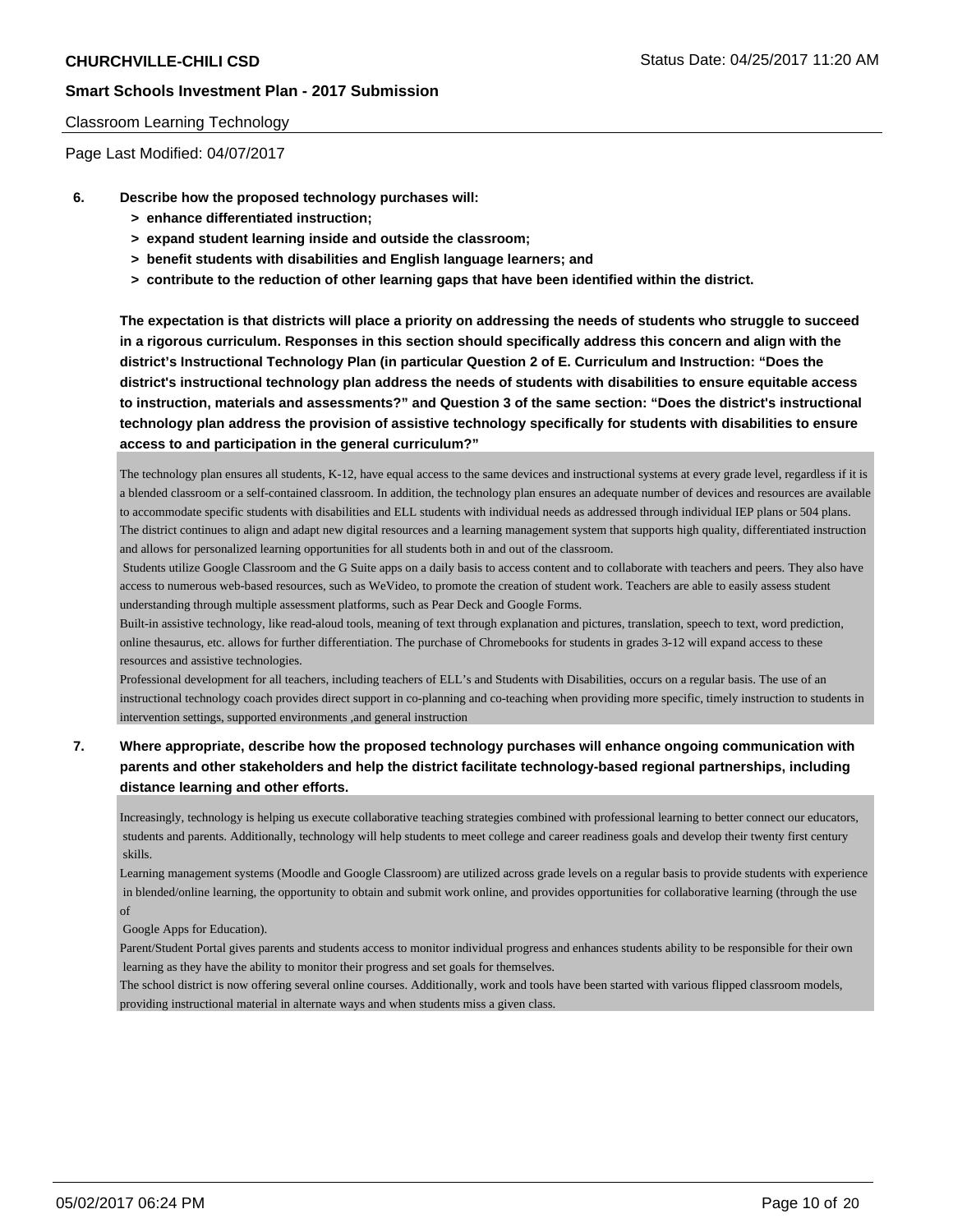#### Classroom Learning Technology

Page Last Modified: 04/07/2017

**8. Describe the district's plan to provide professional development to ensure that administrators, teachers and staff can employ the technology purchased to enhance instruction successfully.**

**Note: This response should be aligned and expanded upon in accordance with your district's response to Question 1 of F. Professional Development of your Instructional Technology Plan: "Please provide a summary of professional development offered to teachers and staff, for the time period covered by this plan, to support technology to enhance teaching and learning. Please include topics, audience and method of delivery within your summary."**

The district has been a Google Apps for Education (Docs, Sheets, Slides, Drawings, Forms, Sites, Classroom) district for 4 years now. We have provided Google Apps training in a variety of ways to all teaching, admin and support staff with Full day workshops, Small group PD meetings/PLCs,

1:1 Coaching (planning, co-teaching, reflection).

In addition, 3-12 Instructional Staff have had full day workshops on using Google Apps to Increase Writing Volume.

The district has used Moodle Learning Management system for the last three years. Level 1 training includes adding resources, forums, etc. Level 2 training includes Glossary, Quizzes, etc.

SMART Notebook Level 1 and level 2 training has been provided for many years assisting teachers in the use and creation of interactive content on interactive boards.

Yearly workshops are provided on building Classroom Websites and managing course gradebooks to Support School-Home Communication.

 Digital Storytelling workshops combine the use of several eResources and video creation tools that integrate English Language Arts and technology for creative telling story projects.

Grade level team collaboration has expanded the use of iPads in Elementary Centers with the selection of appropriate Apps in the support of Reading, writing, mathematics, phonetics, etc.

The district continues to increase its online course offerings and is working on other blended course offering possibilities.

- **9. Districts must contact the SUNY/CUNY teacher preparation program that supplies the largest number of the district's new teachers to request advice on innovative uses and best practices at the intersection of pedagogy and educational technology.**
	- $\boxtimes$  By checking this box, you certify that you have contacted the SUNY/CUNY teacher preparation program that supplies the largest number of your new teachers to request advice on these issues.

#### **9a. Please enter the name of the SUNY or CUNY Institution that you contacted.**

SUNY Geneseo

**9b. Enter the primary Institution phone number.**

5852455151

**9c. Enter the name of the contact person with whom you consulted and/or will be collaborating with on innovative uses of technology and best practices.**

Dr. Anjoo Sikka

**10. A district whose Smart Schools Investment Plan proposes the purchase of technology devices and other hardware must account for nonpublic schools in the district.**

**Are there nonpublic schools within your school district?**

Yes

 $\boxtimes$  No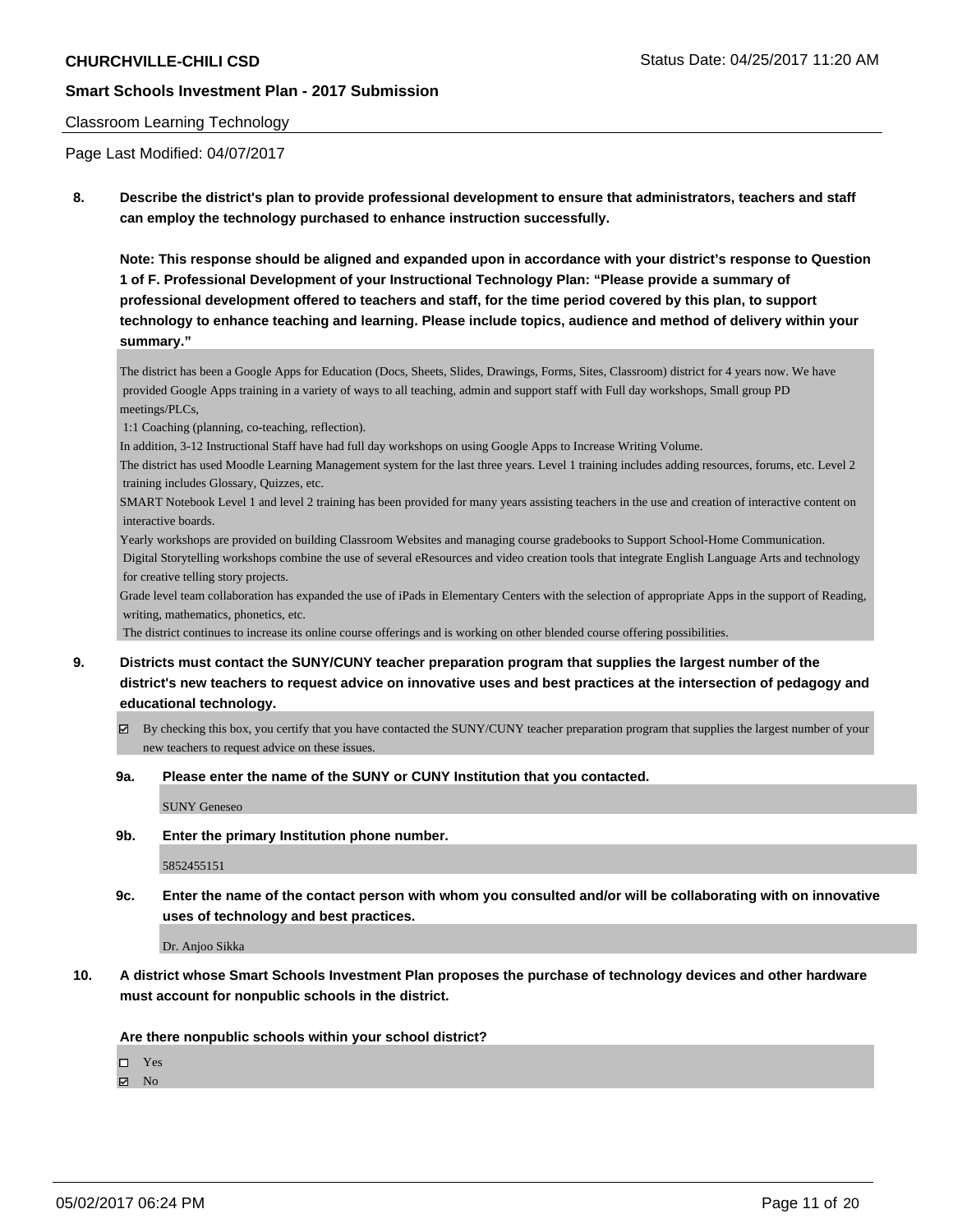### Classroom Learning Technology

Page Last Modified: 04/07/2017

## **11. Nonpublic Classroom Technology Loan Calculator**

**The Smart Schools Bond Act provides that any Classroom Learning Technology purchases made using Smart Schools funds shall be lent, upon request, to nonpublic schools in the district. However, no school district shall be required to loan technology in amounts greater than the total obtained and spent on technology pursuant to the Smart Schools Bond Act and the value of such loan may not exceed the total of \$250 multiplied by the nonpublic school enrollment in the base year at the time of enactment.**

**See:**

**http://www.p12.nysed.gov/mgtserv/smart\_schools/docs/Smart\_Schools\_Bond\_Act\_Guidance\_04.27.15\_Final.pdf.**

|                                       | 1. Classroom<br>Technology<br>Sub-allocation | 2. Public<br>Enrollment<br>$(2014-15)$ | 3. Nonpublic<br>Enrollment<br>$(2014-15)$ | l 4. Sum of<br>l Public and<br>l Nonpublic<br>l Enrollment | 15. Total Per<br>Pupil Sub-<br>lallocation | 6. Total<br>Nonpublic Loan  <br>Amount                                                        |
|---------------------------------------|----------------------------------------------|----------------------------------------|-------------------------------------------|------------------------------------------------------------|--------------------------------------------|-----------------------------------------------------------------------------------------------|
| Calculated Nonpublic Loan<br>l Amount |                                              |                                        |                                           |                                                            |                                            | (No Response)   (No Response)   (No Response)   (No Response)   (No Response)   (No Response) |

**12. To ensure the sustainability of technology purchases made with Smart Schools funds, districts must demonstrate a long-term plan to maintain and replace technology purchases supported by Smart Schools Bond Act funds. This sustainability plan shall demonstrate a district's capacity to support recurring costs of use that are ineligible for Smart Schools Bond Act funding such as device maintenance, technical support, Internet and wireless fees, maintenance of hotspots, staff professional development, building maintenance and the replacement of incidental items. Further, such a sustainability plan shall include a long-term plan for the replacement of purchased devices and equipment at the end of their useful life with other funding sources.**

 $\boxtimes$  By checking this box, you certify that the district has a sustainability plan as described above.

**13. Districts must ensure that devices purchased with Smart Schools Bond funds will be distributed, prepared for use, maintained and supported appropriately. Districts must maintain detailed device inventories in accordance with generally accepted accounting principles.**

By checking this box, you certify that the district has a distribution and inventory management plan and system in place.

**14. If you are submitting an allocation for Classroom Learning Technology complete this table. Note that the calculated Total at the bottom of the table must equal the Total allocation for this category that you entered in the SSIP Overview overall budget.**

|                         | Sub-Allocation |
|-------------------------|----------------|
| Interactive Whiteboards | 387,647        |
| Computer Servers        | (No Response)  |
| Desktop Computers       | (No Response)  |
| <b>Laptop Computers</b> | 192,765        |
| <b>Tablet Computers</b> | (No Response)  |
| <b>Other Costs</b>      | (No Response)  |
| Totals:                 | 580,412        |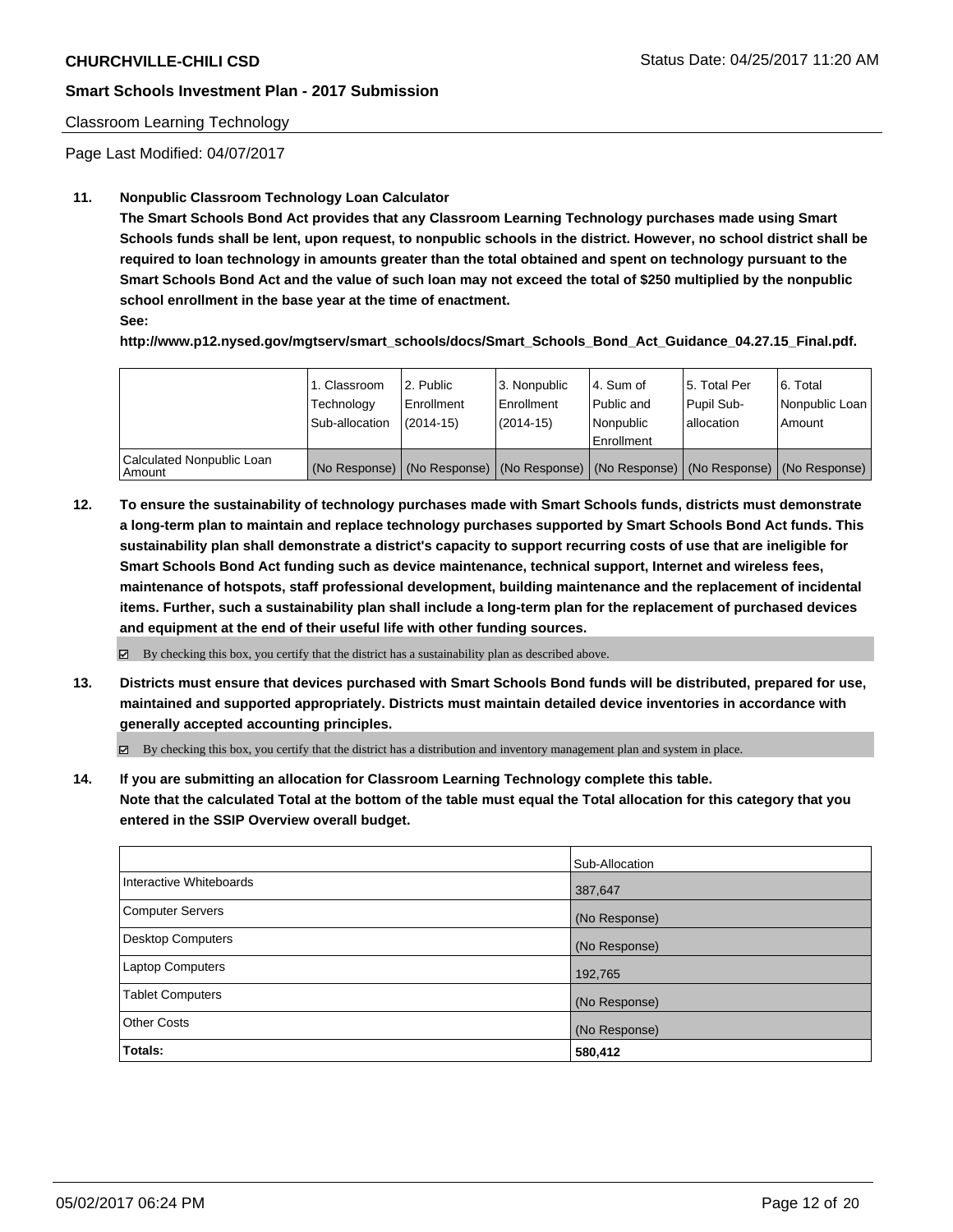#### Classroom Learning Technology

Page Last Modified: 04/07/2017

**15. Please detail the type, quantity, per unit cost and total cost of the eligible items under each sub-category. This is especially important for any expenditures listed under the "Other" category. All expenditures must be capital-bond eligible to be reimbursed through the SSBA. If you have any questions, please contact us directly through smartschools@nysed.gov.**

**Please specify in the "Item to be Purchased" field which specific expenditures and items are planned to meet the district's nonpublic loan requirement, if applicable.**

**NOTE: Wireless Access Points that will be loaned/purchased for nonpublic schools should ONLY be included in this category, not under School Connectivity, where public school districts would list them. Add rows under each sub-category for additional items, as needed.**

| Select the allowable expenditure<br>type. | Iltem to be Purchased                                              | Quantity | Cost per Item | <b>Total Cost</b> |
|-------------------------------------------|--------------------------------------------------------------------|----------|---------------|-------------------|
| Repeat to add another item under          |                                                                    |          |               |                   |
|                                           |                                                                    |          |               |                   |
| each type.                                |                                                                    |          |               |                   |
| Interactive Whiteboards                   | Recordex Simplicity 70 inch multi-<br>touch interactive flat panel | 97       | 3,896         | 377.912           |
| Interactive Whiteboards                   | Recordex Simplicity 65 inch multi-<br>touch interactive flat panel | 3        | 3,245         | 9,735             |
| <b>Laptop Computers</b>                   | HP Chromebook 11 G4                                                | 645      | 167           | 107.715           |
| <b>Laptop Computers</b>                   | HP Probook 640G2 Laptop                                            | 135      | 630           | 85.050            |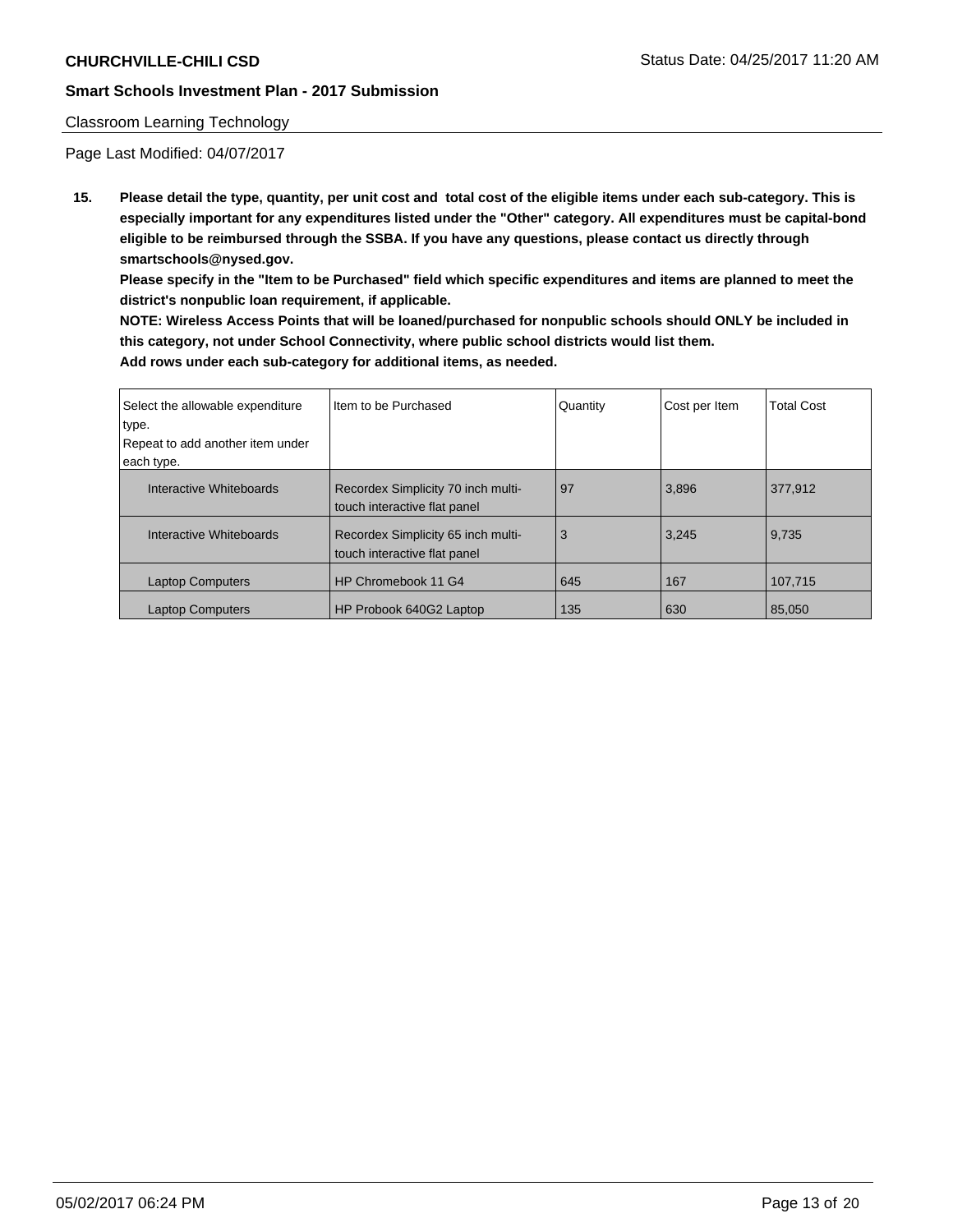#### Pre-Kindergarten Classrooms

Page Last Modified: 03/08/2017

## **Group 1**

**1. Provide information regarding how and where the district is currently serving pre-kindergarten students and justify the need for additional space with enrollment projections over 3 years.**

(No Response)

- **2. Describe the district's plan to construct, enhance or modernize education facilities to accommodate prekindergarten programs. Such plans must include:**
	- **Specific descriptions of what the district intends to do to each space;**
	- **An affirmation that pre-kindergarten classrooms will contain a minimum of 900 square feet per classroom;**
	- **The number of classrooms involved;**
	- **The approximate construction costs per classroom; and**
	- **Confirmation that the space is district-owned or has a long-term lease that exceeds the probable useful life of the improvements.**

(No Response)

**3. Smart Schools Bond Act funds may only be used for capital construction costs. Describe the type and amount of additional funds that will be required to support ineligible ongoing costs (e.g. instruction, supplies) associated with any additional pre-kindergarten classrooms that the district plans to add.**

(No Response)

**4. All plans and specifications for the erection, repair, enlargement or remodeling of school buildings in any public school district in the State must be reviewed and approved by the Commissioner. Districts that plan capital projects using their Smart Schools Bond Act funds will undergo a Preliminary Review Process by the Office of Facilities Planning.**

**Please indicate on a separate row each project number given to you by the Office of Facilities Planning.**

| Project Number |  |
|----------------|--|
| (No Response)  |  |

**5. If you have made an allocation for Pre-Kindergarten Classrooms, complete this table. Note that the calculated Total at the bottom of the table must equal the Total allocation for this category that you entered in the SSIP Overview overall budget.**

| Totals:                                  | 0              |
|------------------------------------------|----------------|
| Other Costs                              | (No Response)  |
| Enhance/Modernize Educational Facilities | (No Response)  |
| Construct Pre-K Classrooms               | (No Response)  |
|                                          | Sub-Allocation |

**6. Please detail the type, quantity, per unit cost and total cost of the eligible items under each sub-category. This is especially important for any expenditures listed under the "Other" category. All expenditures must be capital-bond eligible to be reimbursed through the SSBA. If you have any questions, please contact us directly through smartschools@nysed.gov.**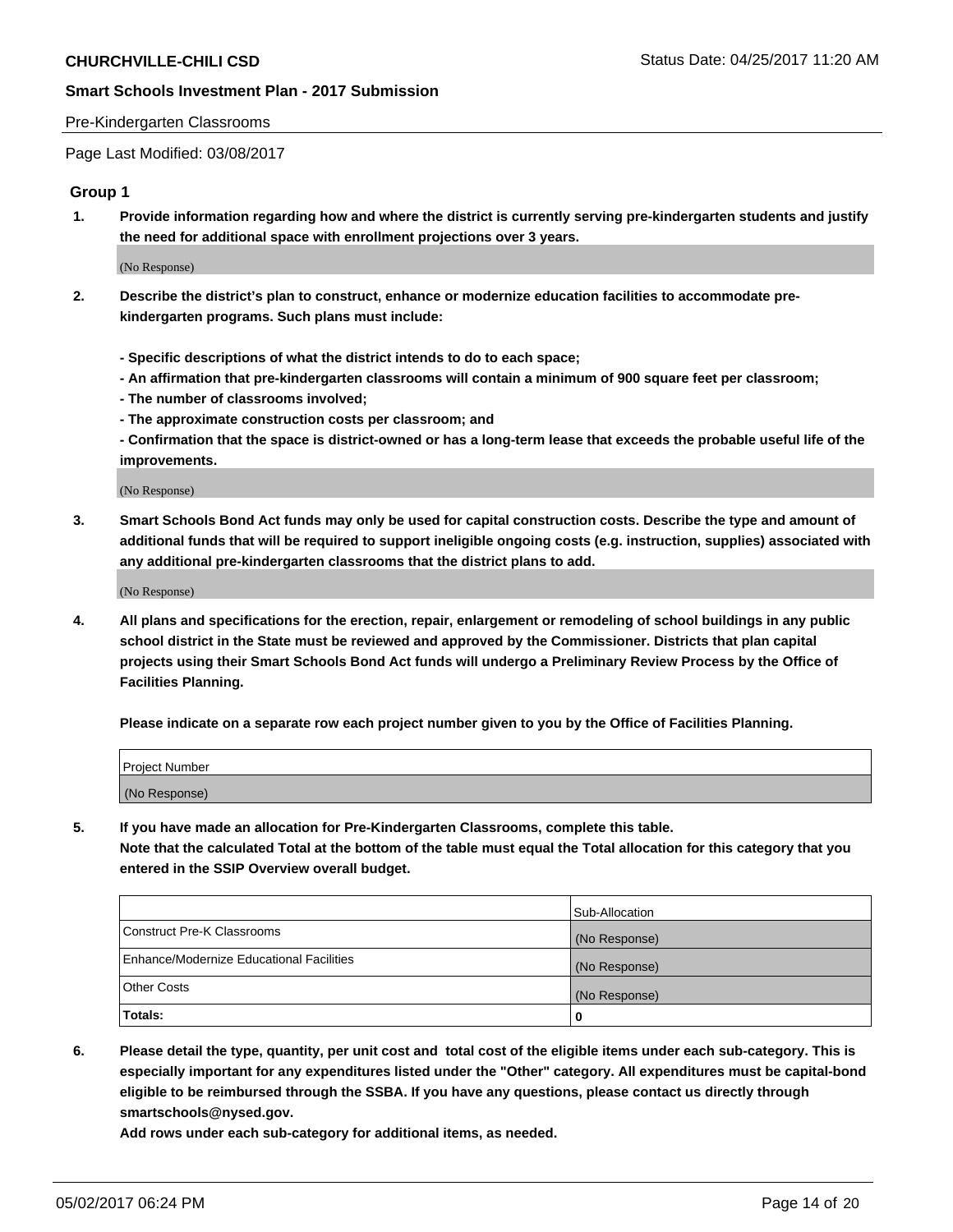# Pre-Kindergarten Classrooms

| Select the allowable expenditure | Item to be purchased | Quantity      | Cost per Item | <b>Total Cost</b> |
|----------------------------------|----------------------|---------------|---------------|-------------------|
| type.                            |                      |               |               |                   |
| Repeat to add another item under |                      |               |               |                   |
| each type.                       |                      |               |               |                   |
| (No Response)                    | (No Response)        | (No Response) | (No Response) | (No Response)     |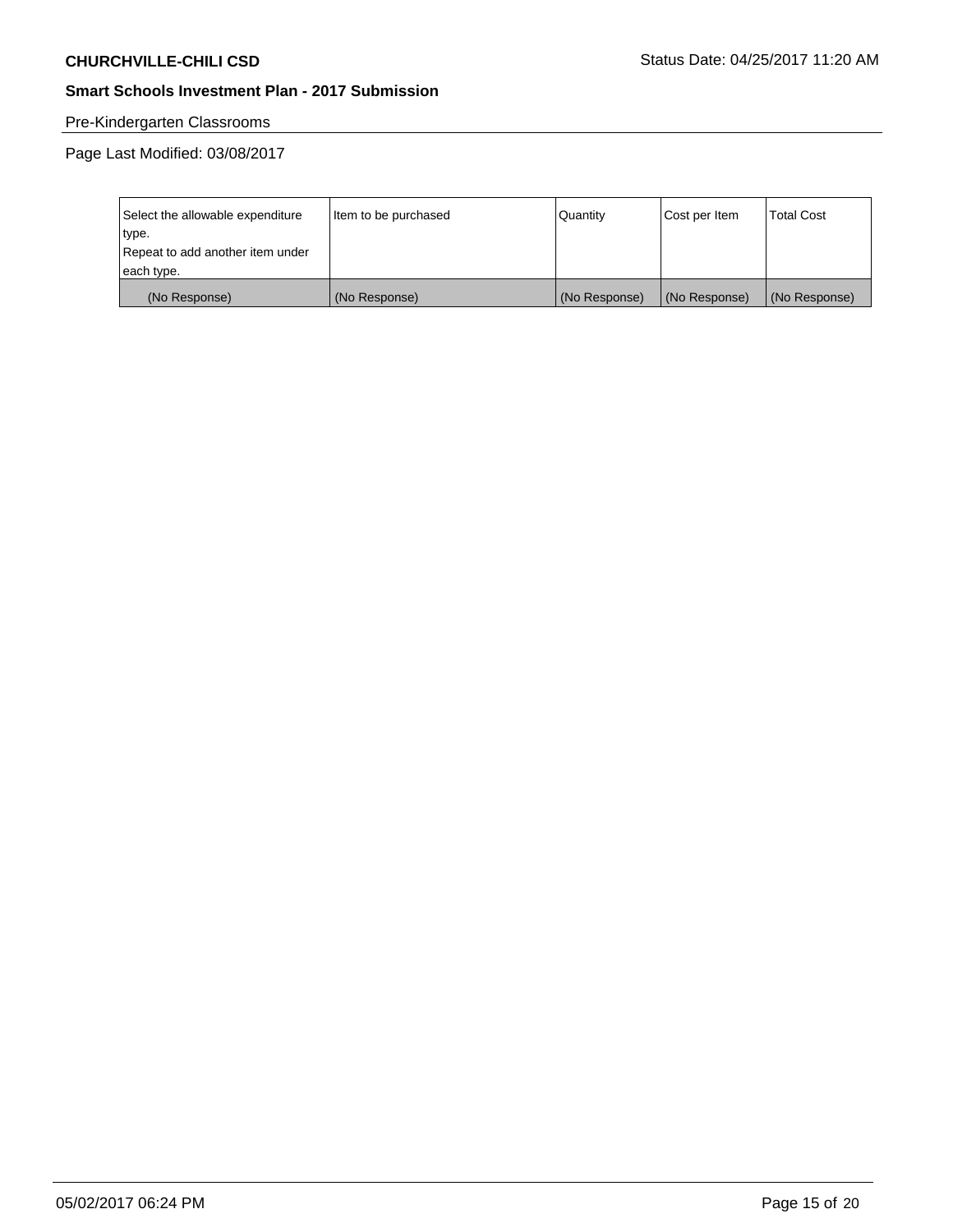#### Replace Transportable Classrooms

Page Last Modified: 03/08/2017

## **Group 1**

**1. Describe the district's plan to construct, enhance or modernize education facilities to provide high-quality instructional space by replacing transportable classrooms.**

(No Response)

**2. All plans and specifications for the erection, repair, enlargement or remodeling of school buildings in any public school district in the State must be reviewed and approved by the Commissioner. Districts that plan capital projects using their Smart Schools Bond Act funds will undergo a Preliminary Review Process by the Office of Facilities Planning.**

**Please indicate on a separate row each project number given to you by the Office of Facilities Planning.**

| Project Number |  |
|----------------|--|
| (No Response)  |  |

**3. For large projects that seek to blend Smart Schools Bond Act dollars with other funds, please note that Smart Schools Bond Act funds can be allocated on a pro rata basis depending on the number of new classrooms built that directly replace transportable classroom units.**

**If a district seeks to blend Smart Schools Bond Act dollars with other funds describe below what other funds are being used and what portion of the money will be Smart Schools Bond Act funds.**

(No Response)

**4. If you have made an allocation for Replace Transportable Classrooms, complete this table. Note that the calculated Total at the bottom of the table must equal the Total allocation for this category that you entered in the SSIP Overview overall budget.**

|                                                | Sub-Allocation |
|------------------------------------------------|----------------|
| Construct New Instructional Space              | (No Response)  |
| Enhance/Modernize Existing Instructional Space | (No Response)  |
| Other Costs                                    | (No Response)  |
| Totals:                                        | 0              |

**5. Please detail the type, quantity, per unit cost and total cost of the eligible items under each sub-category. This is especially important for any expenditures listed under the "Other" category. All expenditures must be capital-bond eligible to be reimbursed through the SSBA. If you have any questions, please contact us directly through smartschools@nysed.gov.**

| Select the allowable expenditure | Item to be purchased | Quantity      | Cost per Item | <b>Total Cost</b> |
|----------------------------------|----------------------|---------------|---------------|-------------------|
| type.                            |                      |               |               |                   |
| Repeat to add another item under |                      |               |               |                   |
| each type.                       |                      |               |               |                   |
| (No Response)                    | (No Response)        | (No Response) | (No Response) | (No Response)     |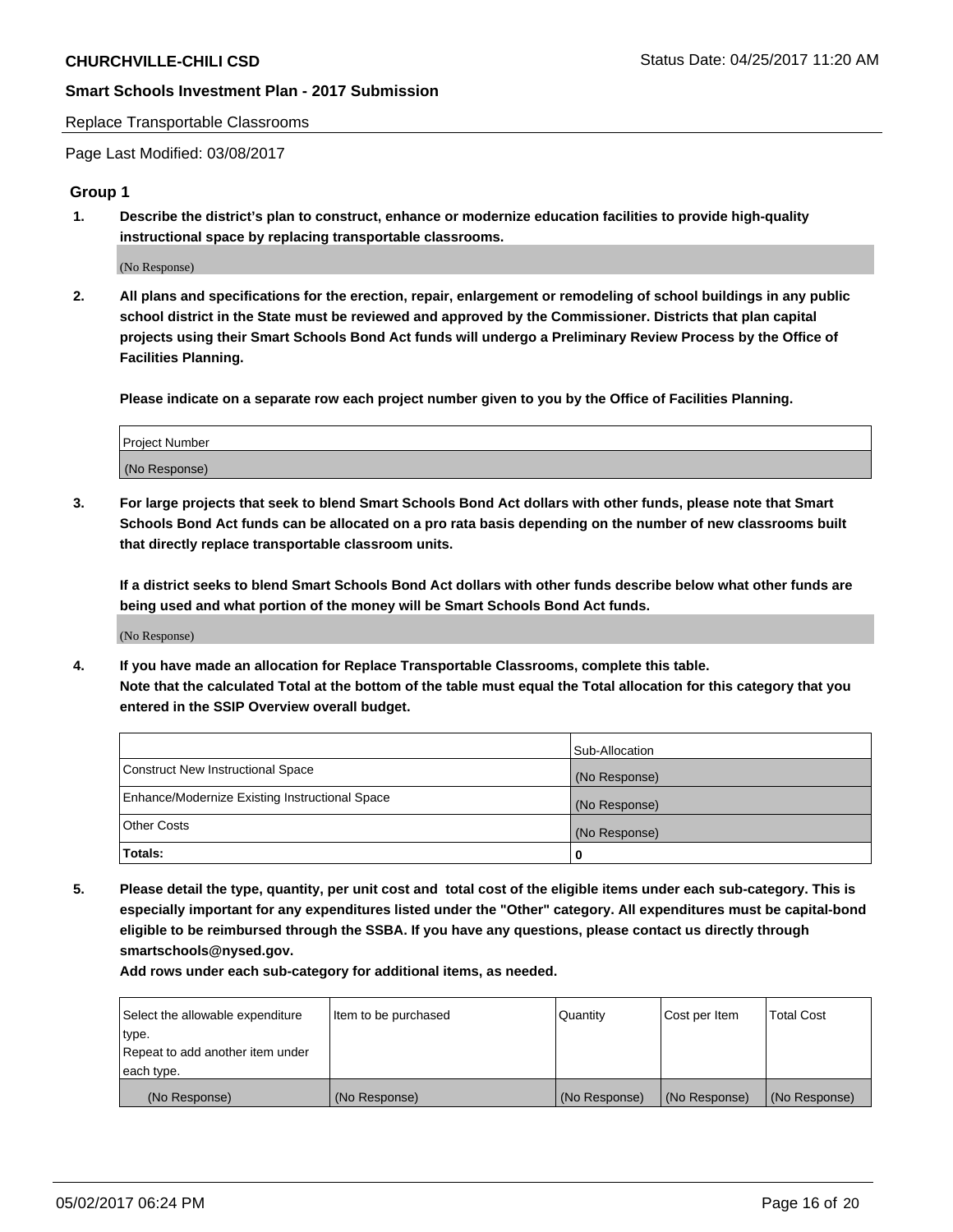#### High-Tech Security Features

Page Last Modified: 03/08/2017

## **Group 1**

**1. Describe how you intend to use Smart Schools Bond Act funds to install high-tech security features in school buildings and on school campuses.**

(No Response)

**2. All plans and specifications for the erection, repair, enlargement or remodeling of school buildings in any public school district in the State must be reviewed and approved by the Commissioner. Districts that plan capital projects using their Smart Schools Bond Act funds will undergo a Preliminary Review Process by the Office of Facilities Planning.** 

**Please indicate on a separate row each project number given to you by the Office of Facilities Planning.**

| Project Number |  |
|----------------|--|
|                |  |
| (No Response)  |  |

- **3. Was your project deemed eligible for streamlined Review?**
	- Yes  $\hfill \square$  No
- **4. Include the name and license number of the architect or engineer of record.**

| Name          | License Number |
|---------------|----------------|
| (No Response) | (No Response)  |

**5. If you have made an allocation for High-Tech Security Features, complete this table. Note that the calculated Total at the bottom of the table must equal the Total allocation for this category that you entered in the SSIP Overview overall budget.**

|                                                      | Sub-Allocation |
|------------------------------------------------------|----------------|
| Capital-Intensive Security Project (Standard Review) | (No Response)  |
| <b>Electronic Security System</b>                    | (No Response)  |
| <b>Entry Control System</b>                          | (No Response)  |
| Approved Door Hardening Project                      | (No Response)  |
| <b>Other Costs</b>                                   | (No Response)  |
| Totals:                                              | 0              |

**6. Please detail the type, quantity, per unit cost and total cost of the eligible items under each sub-category. This is especially important for any expenditures listed under the "Other" category. All expenditures must be capital-bond eligible to be reimbursed through the SSBA. If you have any questions, please contact us directly through smartschools@nysed.gov.**

| Select the allowable expenditure | Item to be purchased | Quantity      | Cost per Item | <b>Total Cost</b> |
|----------------------------------|----------------------|---------------|---------------|-------------------|
| type.                            |                      |               |               |                   |
| Repeat to add another item under |                      |               |               |                   |
| each type.                       |                      |               |               |                   |
| (No Response)                    | (No Response)        | (No Response) | (No Response) | (No Response)     |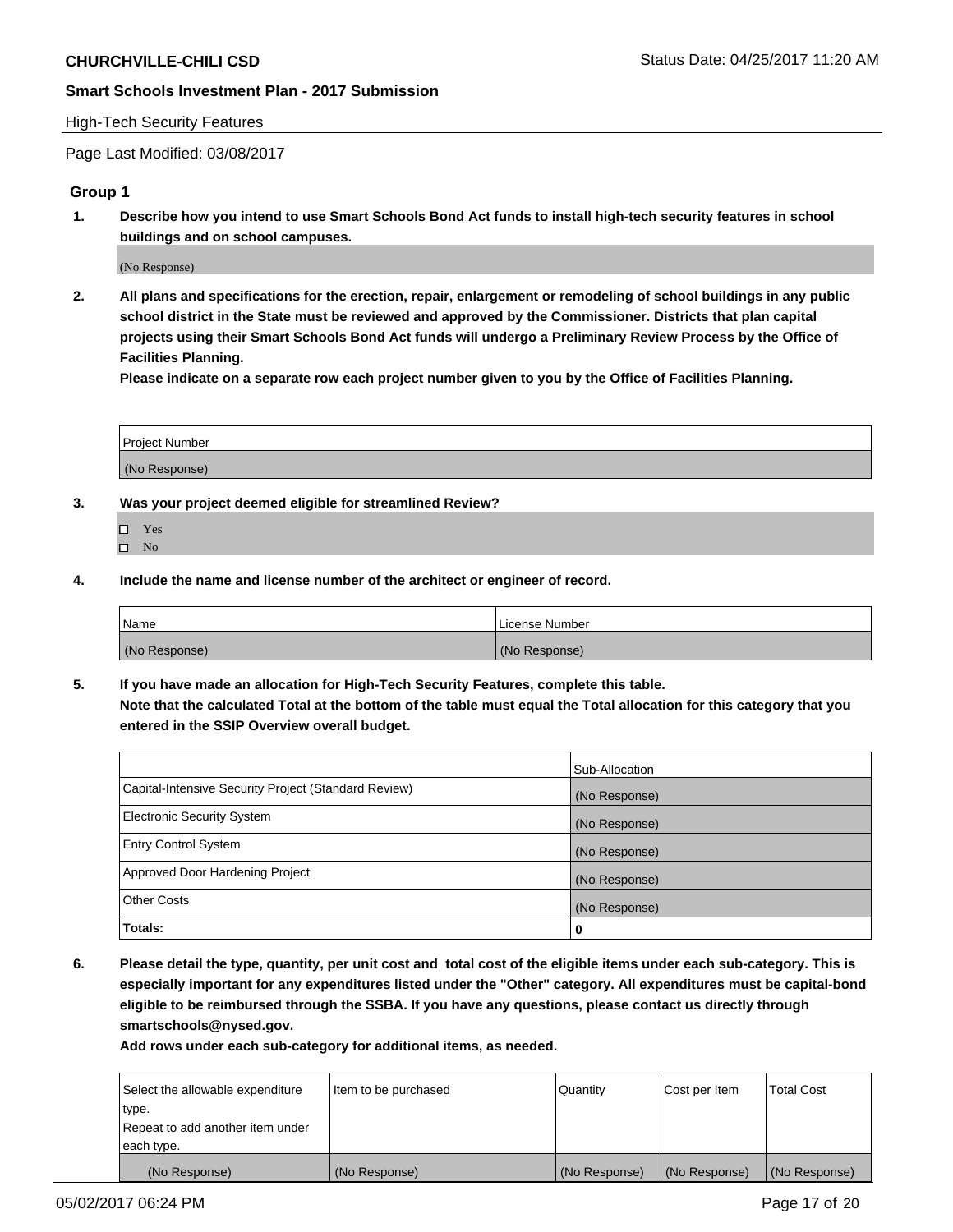# High-Tech Security Features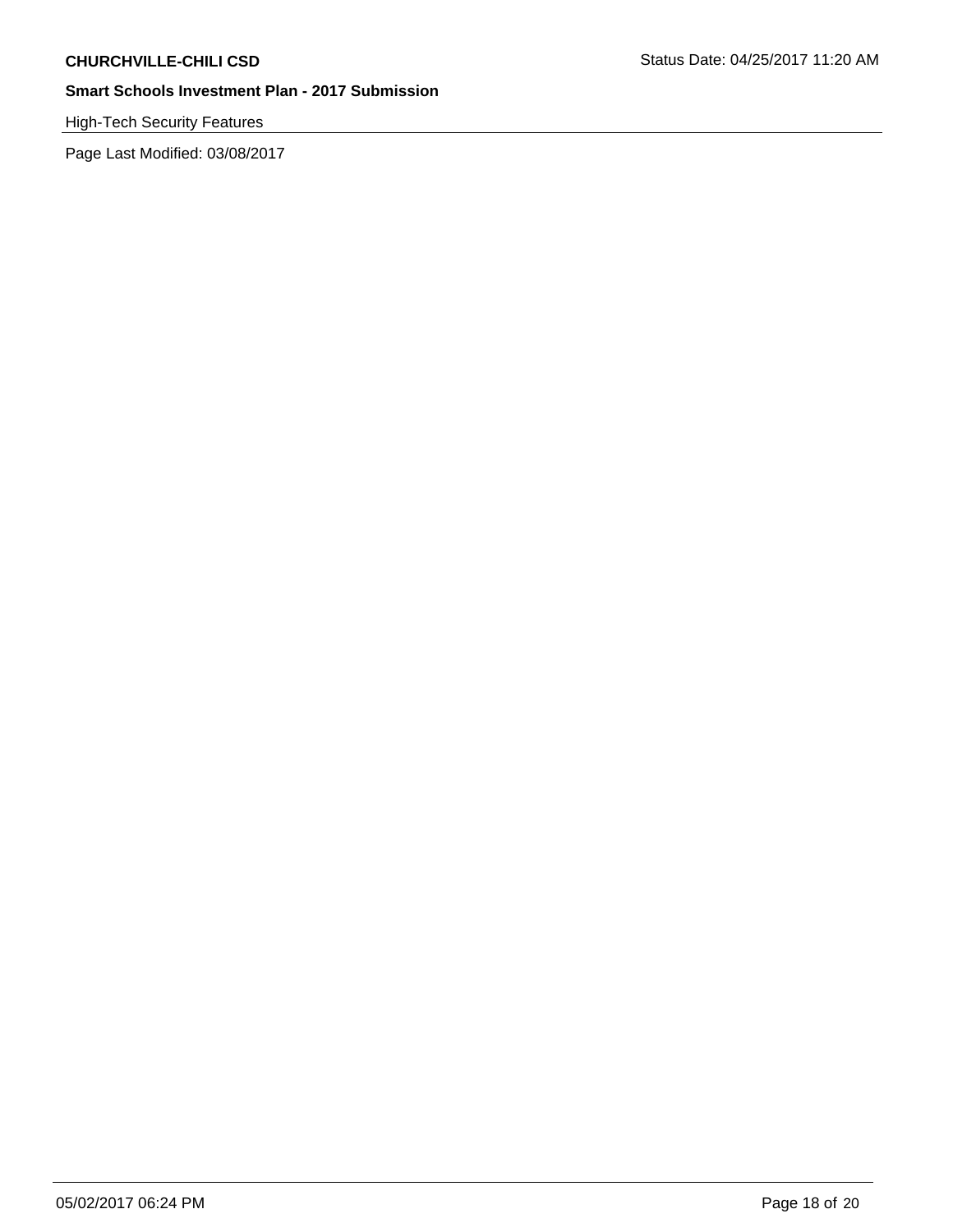Report